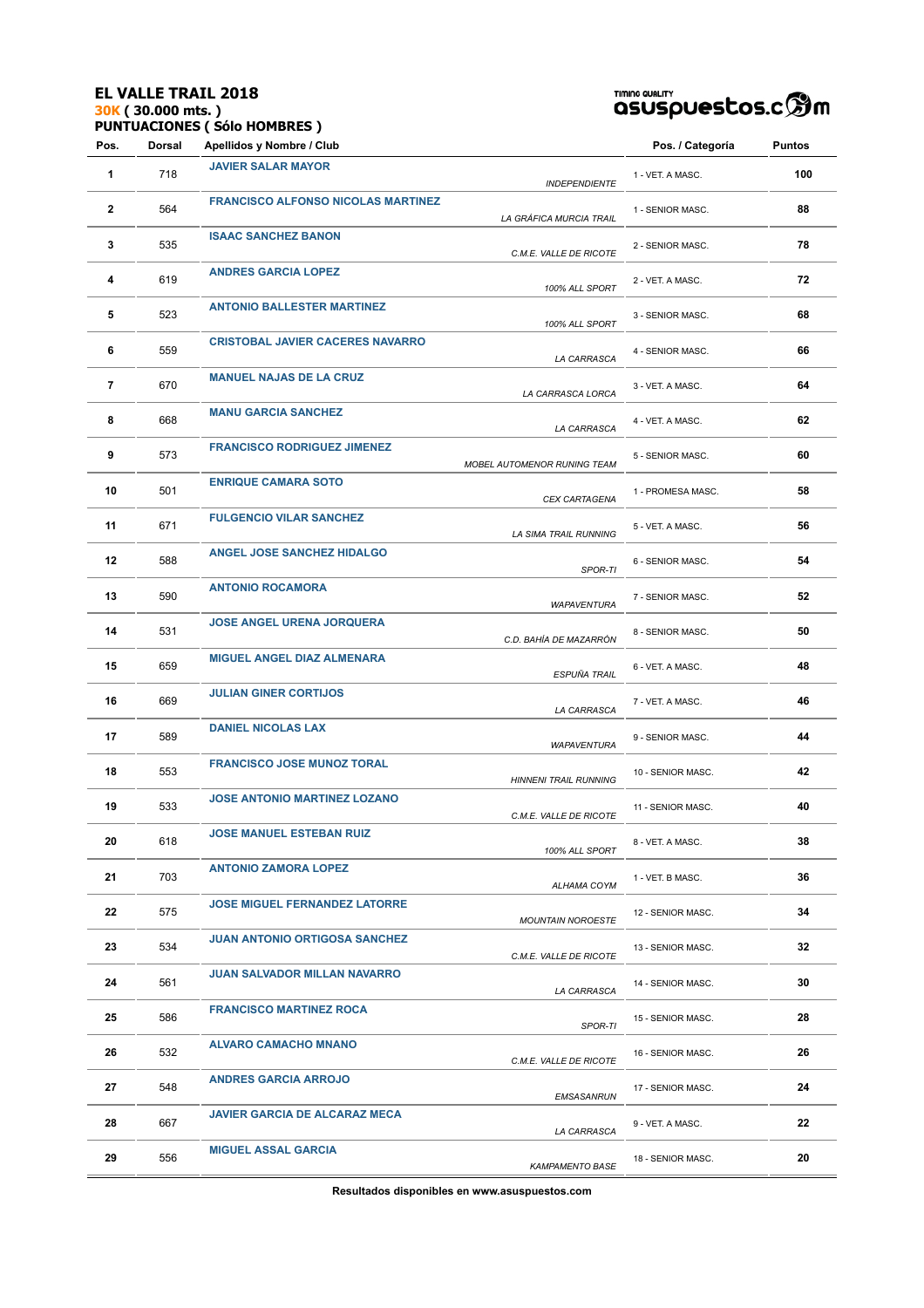#### **EL VALLE TRAIL 2018 30K ( 30.000 mts. ) PUNTUACIONES ( Sólo HOMBRES )**



| Pos. | Dorsal | Apellidos y Nombre / Club              |                               | Pos. / Categoría  | Puntos       |
|------|--------|----------------------------------------|-------------------------------|-------------------|--------------|
| 30   | 524    | <b>PABLO OTON COSTA</b>                | 100% ALL SPORT                | 19 - SENIOR MASC. | 18           |
| 31   | 620    | PEDRO MIGUEL SAEZ SAMPER               | 30740 C.D.                    | 10 - VET. A MASC. | 16           |
| 32   | 527    | <b>PABLO MARTINEZ ROSIQUE</b>          | A.C.R. REPSOL                 | 20 - SENIOR MASC. | 14           |
| 33   | 539    | <b>MANUEL DIAZ NOVO</b>                | CEX CARTAGENA                 | 21 - SENIOR MASC. | 12           |
| 34   | 562    | <b>ALFONSO MILLAN NAVARRO</b>          | LA CARRASCA                   | 22 - SENIOR MASC. | 10           |
| 35   | 621    | <b>JUAN PEDRO RUBIO GARCIA</b>         | ALHAMA COYM                   | 11 - VET. A MASC. | 8            |
| 36   | 691    | <b>JOSE VILAR SANCHEZ</b>              | <b>TRAIL RUNNING LA SIMA</b>  | 12 - VET. A MASC. | 6            |
| 37   | 580    | <b>ENRIQUE MORALES LORENZO</b>         | <b>ROLLER MASTERS</b>         | 23 - SENIOR MASC. | 4            |
| 38   | 543    | <b>TOMAS LUCENA DIAZ</b>               | CLUB KAMPAMENTO BASE          | 24 - SENIOR MASC. | $\mathbf{2}$ |
| 39   | 540    | <b>FRANCISCO RIVAS</b>                 | CLUB 90 GRADOS                | 25 - SENIOR MASC. | $\mathbf{2}$ |
| 40   | 557    | <b>JOSE DAVID SANCHEZ MARTINEZ</b>     | <b>KAMPAMENTO BASE</b>        | 26 - SENIOR MASC. | 2            |
| 41   | 702    | <b>SIMON NAVARRO GARCIA</b>            | ALHAMA COYM                   | 2 - VET. B MASC.  | $\mathbf{2}$ |
| 42   | 566    | <b>JOSE ANTONIO LOPEZ LOPEZ</b>        | LAS CABRAS TIRAN AL MONTE     | 27 - SENIOR MASC. | $\mathbf{2}$ |
| 43   | 717    | <b>IGNACIO DE LA TORRE GAMEZ</b>       | <b>ROLLER MASTERS</b>         | 28 - SENIOR MASC. | $\mathbf{2}$ |
| 44   | 660    | <b>ANGEL LINARES VIVANCOS</b>          | G.S. VENTA LA RATA            | 13 - VET. A MASC. | 2            |
| 45   | 571    | <b>MIGUEL ANGEL GARCIA SIMON</b>       | <b>LUNES RUNNING</b>          | 29 - SENIOR MASC. | $\mathbf{2}$ |
| 46   | 563    | <b>MARTIN MOLINA</b>                   | LA CARRASCA                   | 30 - SENIOR MASC. | $\mathbf 2$  |
| 47   | 646    | <b>JUAN SANCHEZ RODRIGUEZ</b>          | CLUB FALCOTRAIL CEHEGIN       | 14 - VET. A MASC. | $\mathbf{2}$ |
| 48   | 636    | <b>ANTONIO VERA MARTINEZ</b>           | C.D. RUNTRITON CARTAGENA      | 15 - VET. A MASC. | 2            |
| 49   | 638    | <b>SALVADOR ARDIL MENDEZ</b>           | <b>CARTAGENA TRAIL</b>        | 16 - VET. A MASC. | 2            |
| 50   | 560    | <b>RAMON IBARRA IBARRA</b>             | LA CARRASCA                   | 31 - SENIOR MASC. | $\mathbf{2}$ |
| 51   | 512    | <b>FRANCISCO JAVIER GILAR PALENCIA</b> |                               | 32 - SENIOR MASC. | $\mathbf{2}$ |
| 52   | 538    | <b>ANTONIO PEREZ MUNOZ</b>             | CENTRO EXCURSIONISTA DE YECLA | 33 - SENIOR MASC. | $\mathbf{2}$ |
| 53   | 654    | <b>JUANJO CARCEL MANZANO</b>           | COSTERA SUR TRAIL PAN MORENO  | 17 - VET. A MASC. | $\mathbf{2}$ |
| 54   | 628    | <b>CANDIDO HERNANDEZ TORRERAS</b>      | C.A. TORRE PACHECO            | 18 - VET. A MASC. | $\mathbf{2}$ |
| 55   | 707    | <b>FRANCISCO AGUDO RUIZ</b>            | CLUB FALCOTRAIL CEHEGIN       | 3 - VET. B MASC.  | $\mathbf{2}$ |
| 56   | 645    | <b>JUAN FRANCISCO AGUDO RUIZ</b>       | CLUB FALCOTRAIL CEHEGIN       | 19 - VET. A MASC. | $\mathbf{2}$ |
| 57   | 716    | <b>MANUEL JESUS CUENCA BURGOS</b>      | SPOR-TI                       | 4 - VET. B MASC.  | $\mathbf{2}$ |
| 58   | 694    | <b>JUAN LOPEZ YANEZ</b>                | <b>WAWBECK SCOUT</b>          | 20 - VET. A MASC. | $\mathbf{2}$ |
| 59   | 545    | <b>JUAN MANUEL ABELLAN CONTRERAS</b>   | DEMONIOS DE LA MONTAÑA        | 34 - SENIOR MASC. | 2            |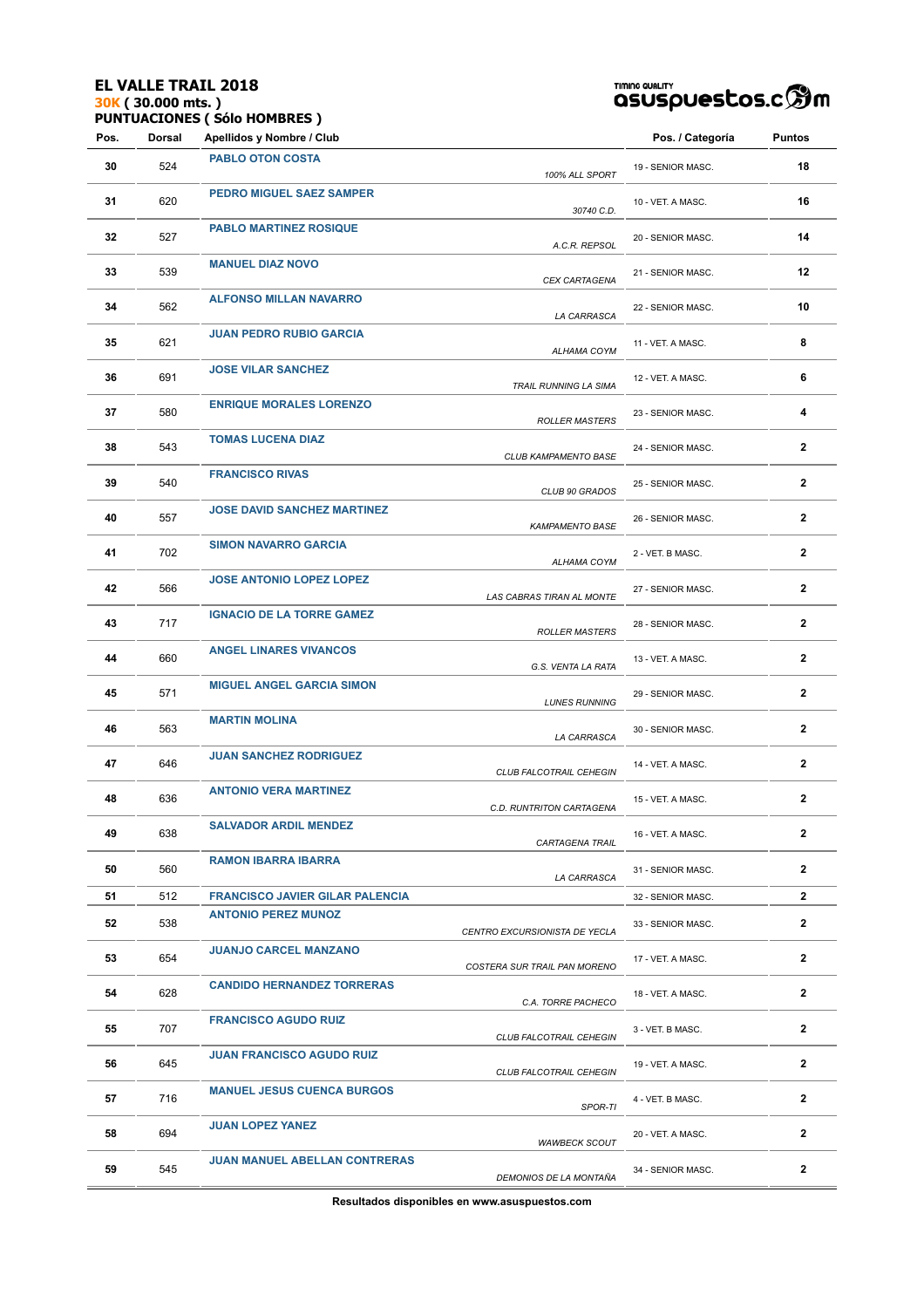## **EL VALLE TRAIL 2018 30K ( 30.000 mts. )**

**PUNTUACIONES ( Sólo HOMBRES )**

# TIMING QUALITY<br>QSUSPUESCOS.C **SOM**

| Pos. | Dorsal | Apellidos y Nombre / Club               |                                     | Pos. / Categoría  | Puntos         |
|------|--------|-----------------------------------------|-------------------------------------|-------------------|----------------|
| 60   | 529    | <b>MIGUEL ANGEL GARRE RODRIGUEZ</b>     | ATL. Y SEND. PUENTE VIEJO ALQUERIAS | 35 - SENIOR MASC. | 2              |
| 61   | 627    | PEDRO JOSE ALBALADEJO HERNANDEZ         | C.A. TORRE PACHECO                  | 21 - VET. A MASC. | $\mathbf{2}$   |
| 62   | 666    | <b>MANUEL MULA RODRIGUEZ</b>            | <b>KAMPAMENTO BASE</b>              | 22 - VET. A MASC. | $\mathbf{2}$   |
| 63   | 549    | <b>VICTOR SORIANO GIMENEZ</b>           | ESPUÑA TRAIL                        | 36 - SENIOR MASC. | $\overline{2}$ |
| 64   | 552    | <b>JOSE ANTONIO LENCINA MATEO</b>       | <b>HINNENI TRAIL RUNNING</b>        | 37 - SENIOR MASC. | $\mathbf{2}$   |
| 65   | 578    | LORENZO ALBALADEJO DAVO                 | <b>ROLLER MASTERS</b>               | 38 - SENIOR MASC. | $\mathbf{2}$   |
| 66   | 656    | <b>MARCO ANTONIO ROCA BOLARIN</b>       | DEMONIOS DE LA MONTAÑA              | 23 - VET. A MASC. | $\mathbf 2$    |
| 67   | 708    | <b>JULIAN MARTINEZ FERNANDEZ</b>        | EL PORTAZGO TRAIL                   | 5 - VET. B MASC.  | 2              |
| 68   | 684    | <b>JUAN FCO RIOS ORTEGA</b>             | <b>ROLLER MASTERS</b>               | 24 - VET. A MASC. | $\mathbf{2}$   |
| 69   | 689    | <b>ALEJANDRO SABATER PASCUAL</b>        | SPOR-TI                             | 25 - VET. A MASC. | 2              |
| 70   | 572    | <b>OSCAR VIVANCOS GONZALEZ</b>          | <b>MAZARRON TRAIL</b>               | 39 - SENIOR MASC. | $\mathbf{2}$   |
| 71   | 547    | <b>JOSE PINERA LOPEZ</b>                | DEMONIOS DE LA MONTAÑA TRAIL CLUB   | 40 - SENIOR MASC. | 2              |
| 72   | 514    | <b>DAVID MARTINEZ JODAR</b>             |                                     | 41 - SENIOR MASC. | $\mathbf{2}$   |
| 73   | 711    | <b>TOMAS LAENCINA LOPEZ</b>             | EMSASANRUN                          | 6 - VET. B MASC.  | $\mathbf{2}$   |
| 74   | 712    | <b>JOSE MARTINEZ CANOVAS</b>            | G.S. VENTA LA RATA                  | 7 - VET. B MASC.  | $\mathbf{2}$   |
| 75   | 623    | <b>FRANCISCO JAVIER JIMENEZ VENZALA</b> | <b>BARTOLO TRAIL</b>                | 26 - VET. A MASC. | $\mathbf{2}$   |
| 76   | 688    | <b>JOSE JAVIER NOGUERA BERNAL</b>       | SPOR-TI                             | 27 - VET. A MASC. | 2              |
| 77   | 542    | <b>JOSE GARCIA VALERA</b>               | CLUB FALCOTRAIL CEHEGIN             | 42 - SENIOR MASC. | $\mathbf{2}$   |
| 78   | 579    | <b>DOMINGO JOSE FERNANDEZ EGEA</b>      | <b>ROLLER MASTERS</b>               | 43 - SENIOR MASC. | 2              |
| 79   | 582    | <b>JOSE JUAN LOPEZ GALINDO</b>          | <b>SAN JORGE</b>                    | 44 - SENIOR MASC. | $\mathbf{2}$   |
| 80   | 550    | <b>MANUEL COLOMA GUARDIOLA</b>          | <b>HINNENI TRAIL RUNNING</b>        | 45 - SENIOR MASC. | 2              |
| 81   | 680    | <b>DANIEL MORA NAVALON</b>              | RED DEPORTIVA YECLA                 | 28 - VET. A MASC. | $\mathbf{2}$   |
| 82   | 635    | <b>DAVID RODRIGUEZ GONZALEZ</b>         | C.D. RUNTRITON CARTAGENA            | 29 - VET. A MASC. | $\mathbf{2}$   |
| 83   | 541    | <b>JOSE BARRANCOS GARCIA</b>            | CLUB CHOTACABRAS                    | 46 - SENIOR MASC. | $\mathbf{2}$   |
| 84   | 639    | <b>JUAN CARLOS PEREZ VERA</b>           | CARTAGENA TRAIL                     | 30 - VET. A MASC. | $\mathbf{2}$   |
| 85   | 715    | <b>JUAN DE DIOS JIMENEZ MARTIN</b>      | <b>KAMPAMENTO BASE</b>              | 8 - VET. B MASC.  | $\mathbf{2}$   |
| 86   | 685    | <b>JOSE MIGUEL SANCHEZ RUIZ</b>         | <b>ROLLER MASTERS</b>               | 31 - VET. A MASC. | $\mathbf{2}$   |
| 87   | 683    | <b>DAVID LUCAS MUNIZ</b>                | <b>ROLLER MASTERS</b>               | 32 - VET. A MASC. | $\mathbf{2}$   |
| 88   | 657    | <b>JOSE JAVIER SERRANO ABELLAN</b>      | EMSASANRUN                          | 33 - VET. A MASC. | $\mathbf{2}$   |
| 89   | 687    | <b>RUBEN MUNOZ CANO</b>                 | SPOR-TI                             | 34 - VET. A MASC. | 2              |